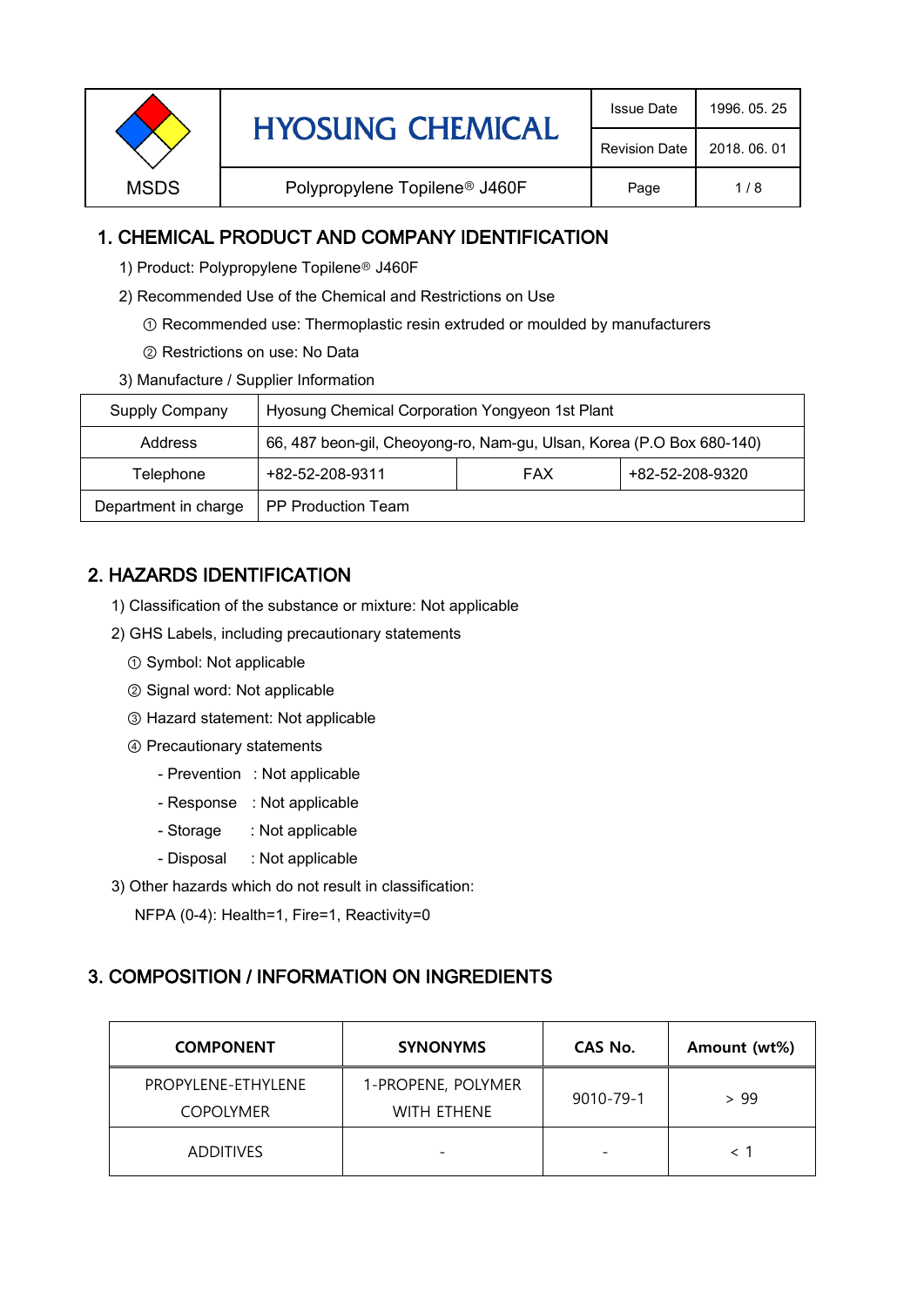|             | <b>HYOSUNG CHEMICAL</b>                   | <b>Issue Date</b>    | 1996, 05, 25 |
|-------------|-------------------------------------------|----------------------|--------------|
|             |                                           | <b>Revision Date</b> | 2018, 06, 01 |
| <b>MSDS</b> | Polypropylene Topilene <sup>®</sup> J460F | Page                 | 2/8          |

### 4. FIRST AID PROCEDURES

- 1) Eye Contact
	- · In case of contact with substance, rinse your eyes immediately with running water for at least 20 minutes.
	- · Take medical action.
- 2) Skin Contact
	- · In case of contact with substance, rinse your skin immediately with running water for at least 20 minutes.
	- · Remove contaminated cloths including shoes immediately.
	- · Take medical action.
- 3) Inhalation
	- · Take medical action.
	- · Move into fresh air.
	- · If short of breathing, provide oxygen supply system.
- 4) Ingestion
	- · Do not put anything into the mouth of an unconscious person.
	- · Take medical action.
- 5) First-Aid Treatment and Information on Medical Doctors
	- · Let a medical provider know about the substance and take appropriate protection.

## 5. FIRE FIGHTING MEASURES

- 1) Suitable (Unsuitable) Extinguishing Media
	- · Extinguishing media: Water, Carbon dioxide, Extinguishing powder, Firefighting foam
	- · Unsuitable Extinguishing media: No data
	- · Large fire: Firefighting, Water spray
- 2) Specific Hazards from Chemical Material
	- · Toxicant from combustion: Pyrolysis or combustion cause irritative gases or carbon dioxides.
- 3) Fire Fighting Procedures and Equipment
	- · If it can be done without risk, move container from fire area.
	- · If it will be leak, do not spray high-pressure water stream.
	- · Dike for later processing.
	- · Use extinguishing agents appropriate for surrounding fire.
	- · Avoid inhalation of materials and combustion products.
	- · Up the wind and avoid low area.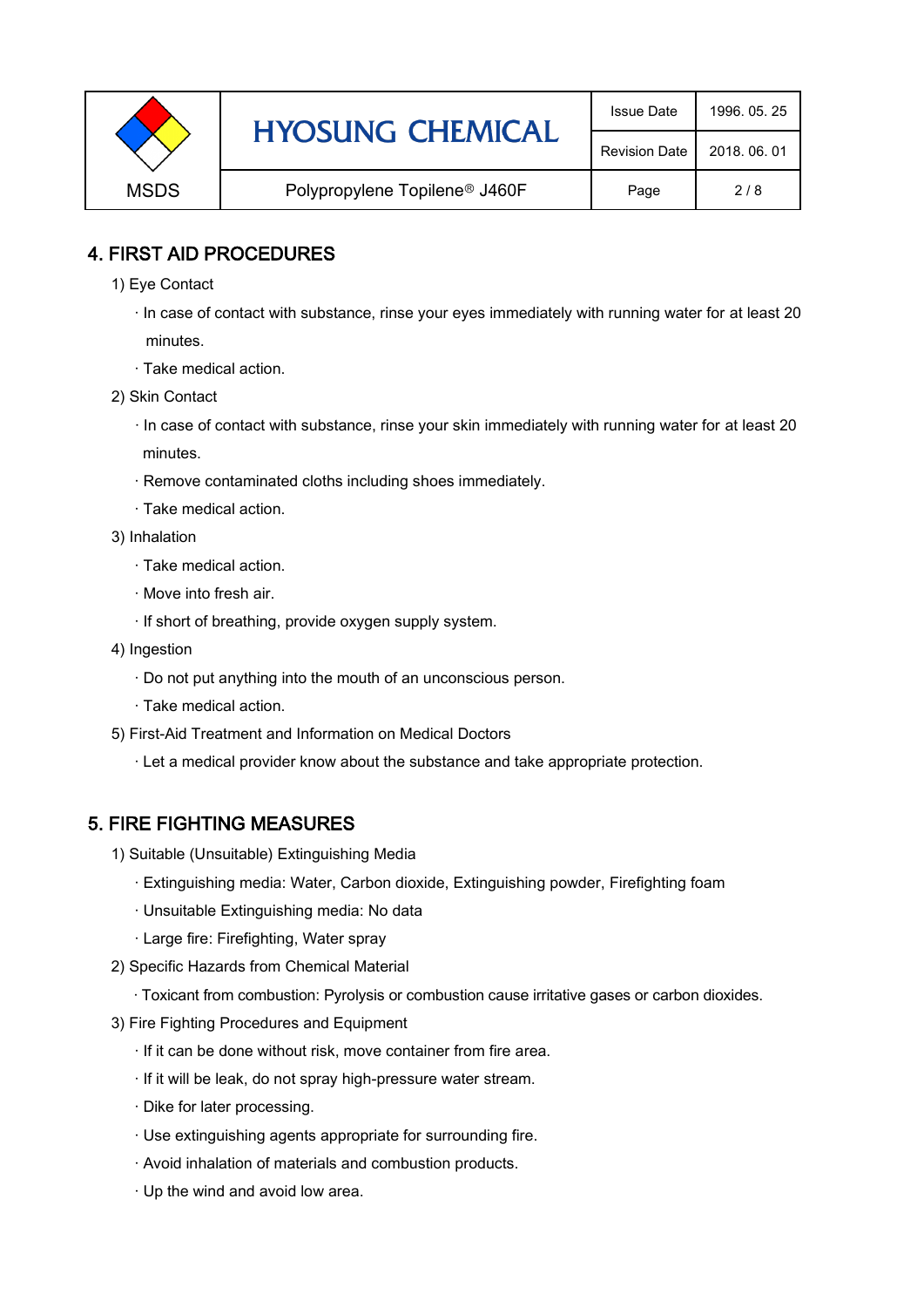|             | <b>HYOSUNG CHEMICAL</b>                   | <b>Issue Date</b>    | 1996, 05, 25 |
|-------------|-------------------------------------------|----------------------|--------------|
|             |                                           | <b>Revision Date</b> | 2018, 06, 01 |
| <b>MSDS</b> | Polypropylene Topilene <sup>®</sup> J460F | Page                 | 3/8          |

### 6. ACCIDENTAL RELEASE MEASURES

- 1) Personal Precautions, Protective Equipment and Emergency Procedures
	- · Remove all flammable sources.
	- · If it is not dangerous, stop leaking.
	- · Take caution of substances and conditions that should be avoided.
	- · Ventilate properly.
	- · Do not touch the effluents or walk around the area.
	- · Prevent producing dust.
- 2) Environmental Precautions
	- · Release to air: Not available
	- · Release to soil: Not available
	- · Release to water: Not available
- 3) Purification and Removal Methods
	- · Small leak: Put in proper containers for waste.
	- ,· Large leak: To minimize the spread, cover it with plastic sheets or water-proof cloths and keep it away from water.

#### 7. HANDLING AND STORAGE

- 1) Handling
	- · Avoid direct physical contact.
	- · Wash thoroughly after use.

· Take precautionary measures to prevent against explosion risks, as all types of polymers may develop dust during transporting or grinding of granules.

- 2) Storage
	- · Keep stored in airtight containers.
	- · Keep stores in a cool, dry place.
	- · Place in an appropriate space in compliance with local regulation.

#### 8. EXPOSURE CONTROLS AND PERSONAL PROTECTION

- 1) Exposure Limits and Biological Exposure Limits of Chemical
	- · KOSHA: No data
	- · AIHA: No data
	- · ACGIH: No data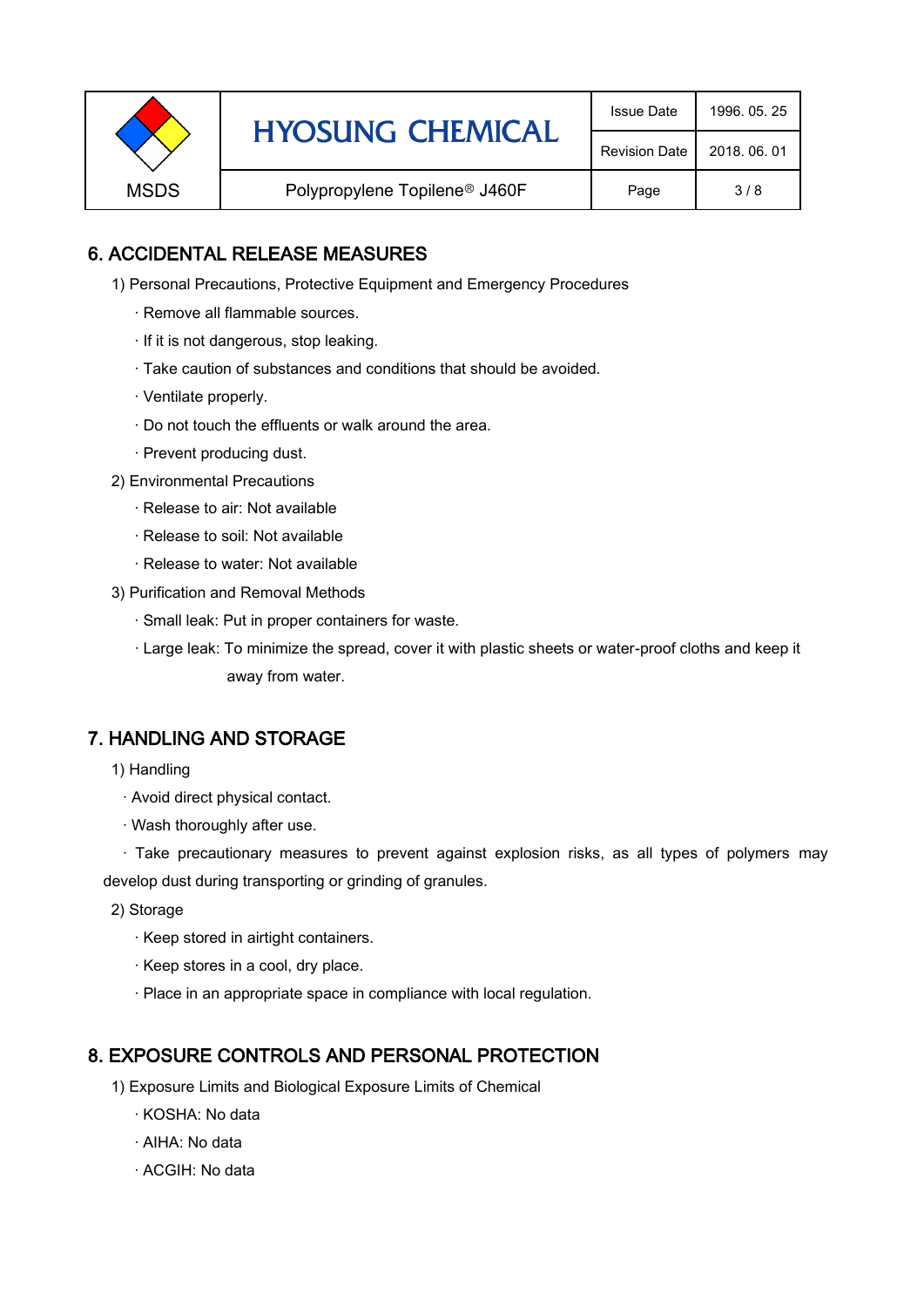|             | <b>HYOSUNG CHEMICAL</b>                   | <b>Issue Date</b>    | 1996, 05, 25 |
|-------------|-------------------------------------------|----------------------|--------------|
|             |                                           | <b>Revision Date</b> | 2018, 06, 01 |
| <b>MSDS</b> | Polypropylene Topilene <sup>®</sup> J460F | Page                 | 4/8          |

- · OSHA: No data
- · Biological exposure limits: No data
- 2) Engineering Management
	- · Install local ventilation system.

· Ventilation equipment should be explosion-proof if explosive concentrations of dust, vapor of fume are present.

- 3) Personal Protective Equipment
	- ① Respiratory protection
		- · Use approved respirator if unable to control airborne dust, fumes, and vapor.
	- ② Eyes protection
		- · The wearing of chemical safety goggles or face shield is recommended.
		- · Install eyes washing facilities and quick drench shower near work areas.
	- ③ Hands protection
		- · The wearing of protective gloves is recommended to prevent exposure.
	- ④ Human body protection
		- · The wearing of protective clothing is recommended to prevent exposure.

## 9. PHYSICAL AND CHEMICAL PROPERTIES

- 1) Appearance: White pellet
- 2) Odor: Odorless
- 3) Odor Threshold: No data
- 4) pH: No data
- 5) Melting / Freezing Point: 130 ~ 170 ℃
- 6) Initial Boiling Point or Boiling Point Range: No data
- 7) Flash Point: No data
- 8) Evaporation Rate: No data
- 9) Flammability (Solid, Gas) : No data
- 10) Upper / Lower Flammability or Explosive Limits: No data
- 11) Vapor Pressure: No data
- 12) Solubility: Insoluble
- 13) Vapor Density: No data
- 14) Relative Density: 0.88~0.92 kg/L (at 20℃)
- 15) N-Octane / Water Partition Coefficient: No data
- 16) Auto Ignition Temperature: 400℃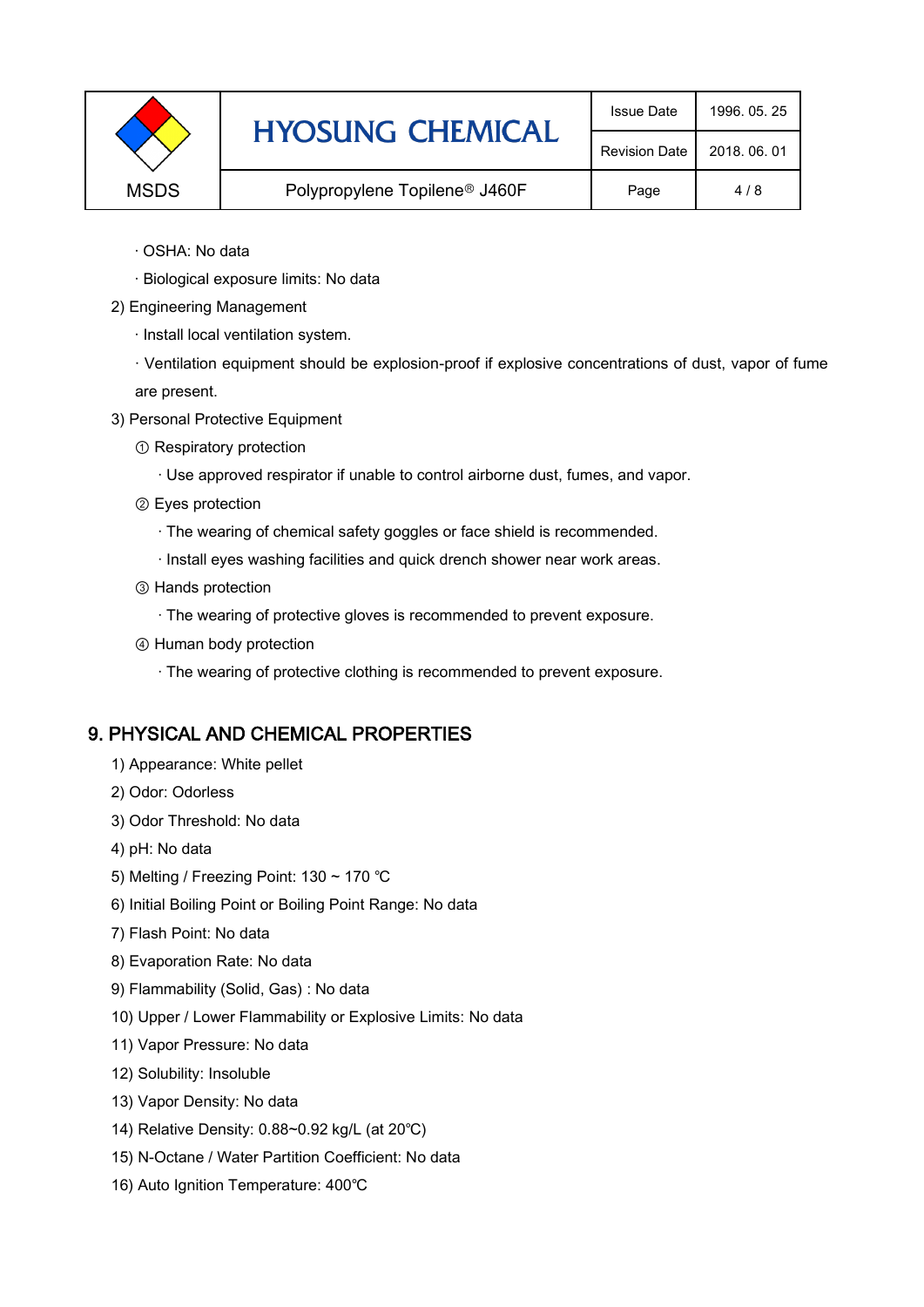|             | <b>HYOSUNG CHEMICAL</b>                   | <b>Issue Date</b>    | 1996, 05, 25 |
|-------------|-------------------------------------------|----------------------|--------------|
|             |                                           | <b>Revision Date</b> | 2018, 06, 01 |
| <b>MSDS</b> | Polypropylene Topilene <sup>®</sup> J460F | Page                 | 5/8          |

- 17) Decomposition Temperature: No data
- 18) Viscosity: No data
- 19) Molecular Weight: >10,000

## 10. STABILITY AND REACTIVITY

- 1) Chemical Stability
	- · Stable under normal temperature and pressure.
- 2) Possibility of Hazardous Reaction
	- · Will not occur under normal temperature and pressure.
- 3) Condition to Avoid
	- · Avoid contact with water.
	- · Keep away from heat, sparks and flame.
	- · Avoid contact with strong oxidizing agents, strong alkaline and strong acid.
- 4) Incompatibility with Other Materials
	- · Strong oxidizing materials, Flammable substance.
- 5) Hazardous Decomposition Product

· At elevated temperatures the material will begin to decompose, producing fumes that can contain carbon monoxide, acrolein, aldehydes, and unidentified organic compounds.

#### 11. TOXICOLOGICAL INFORMATION

- 1) Information on the Likely Routes of Exposure
	- · Inhalation: No data
	- · Ingestion: No data
	- · Skin contact: No data
	- · Eye contact: No data
- 2) Delayed and Immediate Effects and Chronic Effects From Short or Long Term Exposure
	- Acute toxicity
		- · Oral: No data
		- · Skin: No data
		- · Inhalation: No data
	- Skin corrosion / irritation: No data
	- Serious eye damage / eye irritation: No data
	- Respiratory sensitization: No data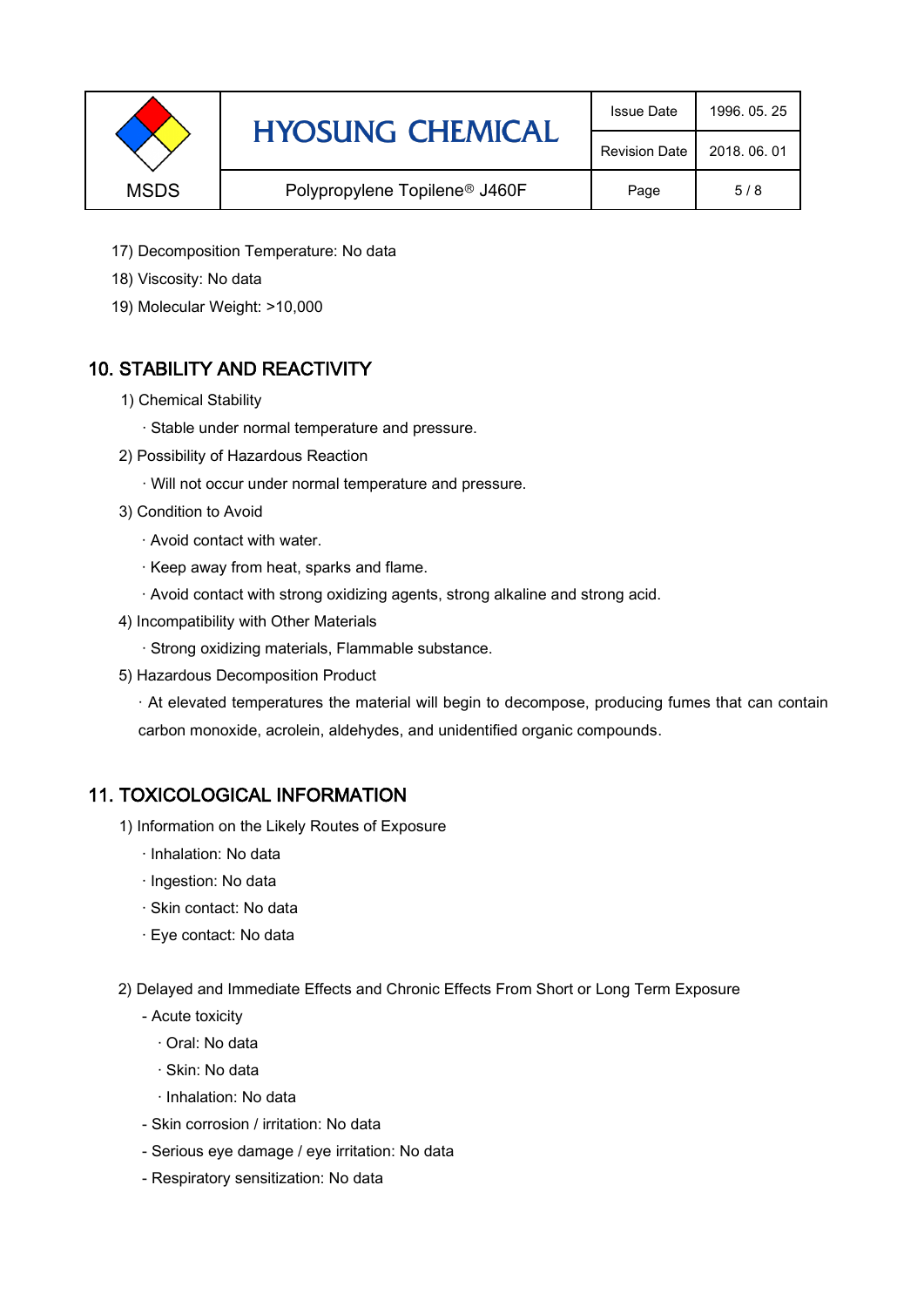|             | <b>HYOSUNG CHEMICAL</b>                   | <b>Issue Date</b>    | 1996, 05, 25 |
|-------------|-------------------------------------------|----------------------|--------------|
|             |                                           | <b>Revision Date</b> | 2018, 06, 01 |
| <b>MSDS</b> | Polypropylene Topilene <sup>®</sup> J460F | Page                 | 6/8          |

- Skin sensitization: No data
- Carcinogenicity
	- · Industrial Safety & Health Law: No data
	- · IARC: No data
	- · OSHA: No data
	- · ACGIH: No data
	- · NTP: No data
	- · EU CLP: No data
- Gem cell mutagenicity: No data
- Reproductive toxicity: No data
- Specific target organ systemic toxicity (Single exposure)
- Specific target organ systemic toxicity (Repeated exposure)
- Aspiration hazard: No data

#### 12. ECOLOGICAL INFORMATION

- 1) Ecotoxicity: No data
- 2) Persistence and Degradability: No data
- 3) Bioaccumulative Potential: No data
- 4) Mobility in Soil: No data
- 5) Other Adverse Effects: No data

## 13. DISPOSAL CONSIDERATIONS

- 1) Disposal Method
	- · Dispose in accordance with all applicable environmental regulations.
	- · Empty containers should be recycled or disposed of through an approved waste management facility.
- 2) Disposal Considerations
	- · For proper disposal of used material, an assessment must be completed to determine the proper and permissible waste management options under applicable rules, regulations and laws.

## 14. TRANSPORT INFORMATION

- 1) UN Number: Not regulated as a hazardous material
- 2) UN Proper Shipping Name: Not applicable
- 3) Hazard Class: Not applicable
- 4) Packing Group: Not applicable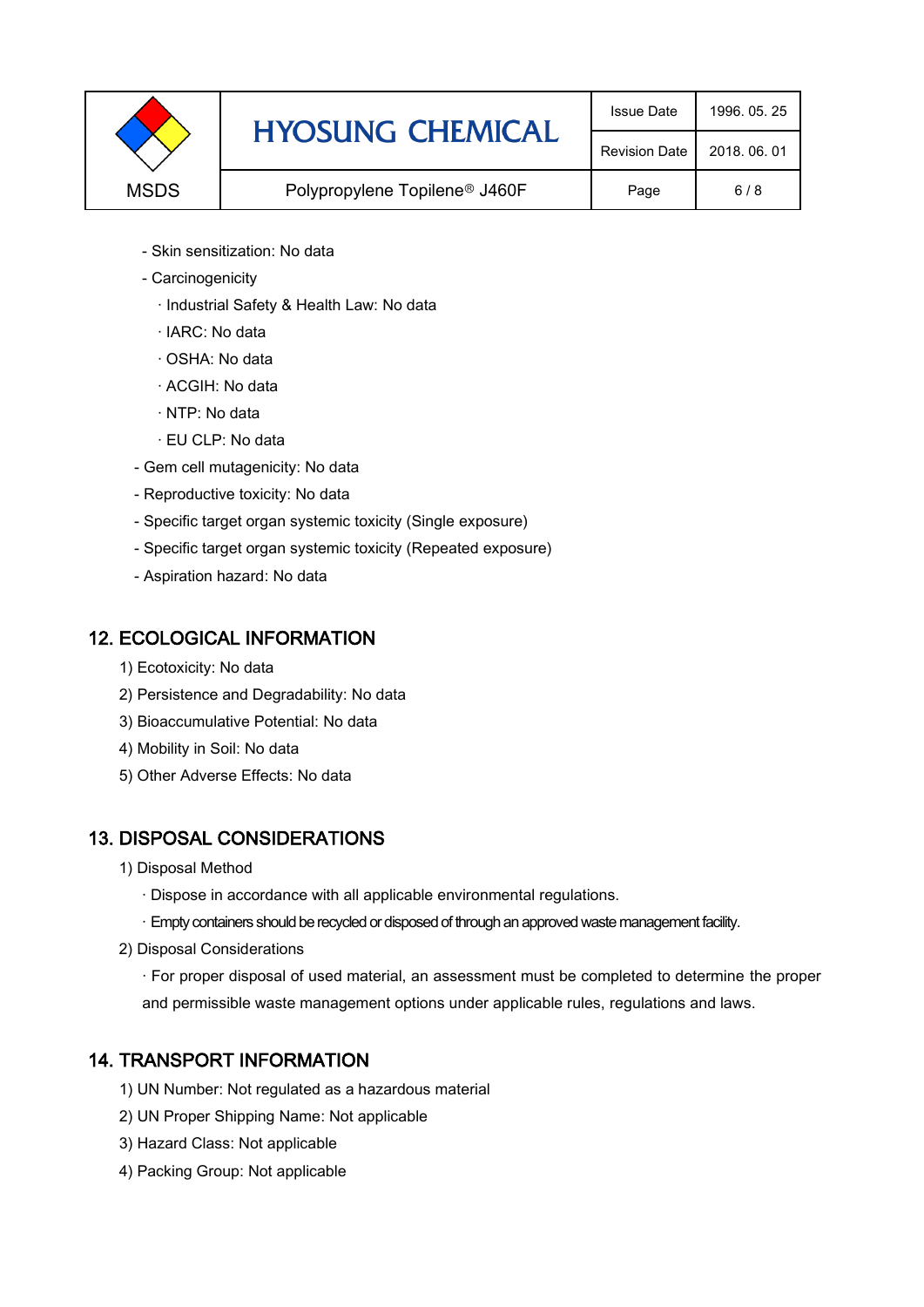|             | <b>HYOSUNG CHEMICAL</b>                   | <b>Issue Date</b>    | 1996, 05, 25 |
|-------------|-------------------------------------------|----------------------|--------------|
|             |                                           | <b>Revision Date</b> | 2018, 06, 01 |
| <b>MSDS</b> | Polypropylene Topilene <sup>®</sup> J460F | Page                 | 7/8          |
|             |                                           |                      |              |

- 5) Marine Pollutant: Not applicable
- 6) DOT Number: Not regulated as a hazardous material
- 7) IATA Number: Not regulated as a hazardous material
- 8) IMDG Code: Not regulated as a hazardous material
- 9) Further information: Not a hazardous material under DOT, IATA and IMDG
- 10) Special Precautions for User
	- · Emergency management type of fire: Not applicable
	- · Emergency management type of leak: Not applicable

## 15. REGULATORY INFORMATION

- 1) Industrial Safety and Health Law (KOREA): Not applicable
- 2) Toxic Chemical Substance Subject to Management Act (KOREA): Not applicable
- 3) Hazardous Material Safety Act (KOREA): Not applicable
- 4) Other Local or International Regulation
	- Persistent Organic Pollutant Management Law (KOREA): Not applicable
	- EU Classification
		- · Classification: Not applicable
		- · Risk Phrases: Not applicable
		- · Safety Phrases: Not applicable
	- US Regulations
		- · OSHA: Not applicable
		- · CERCLA: Not applicable
		- · EPCRA 302: Not applicable
		- · EPCRA 304: Not applicable
		- · EPCRA 301: Not applicable
	- Rotterdam Convention material: Not applicable
	- Stockholm Convention material: Not applicable
	- Montreal Protocol on Substance: Not applicable

## 16. OTHER INFORMATION

- 1) Reference
	- · KOSHA: Material Safety Data Sheet